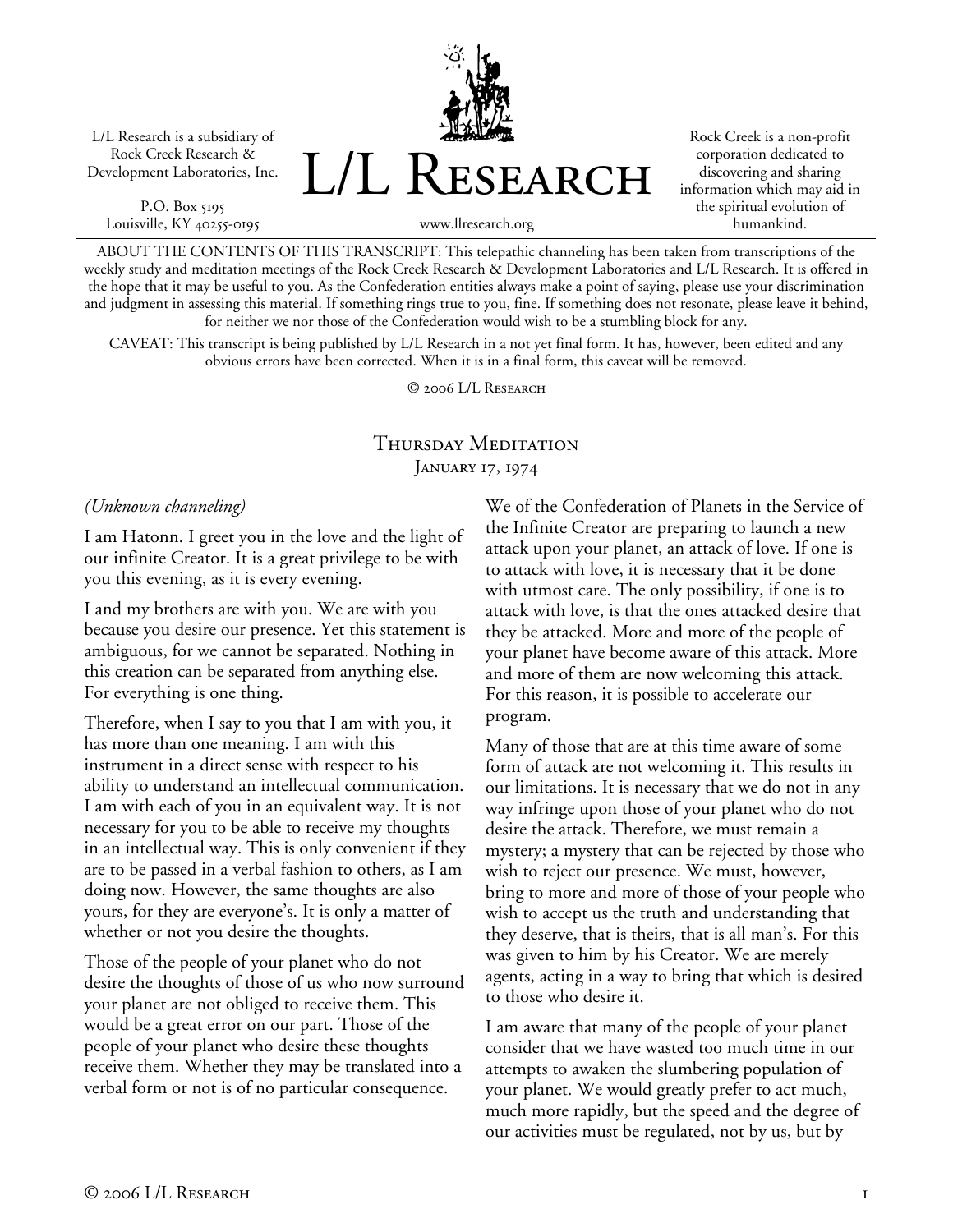you. The acceptance of us by the total population of this planet is the only governing principle that controls our activities.

We will, very shortly, increase these activities. More and more of our craft will be seen by the people of your planet. This can be done because they are beginning to accept us. We will do this in order that their curiosity will be stimulated. This curiosity will then lead them to seeking the truth of our presence. This truth is what they desire, even though they do not consciously realize it.

There will be a certain percentage of your population who will not desire, nor will they seek, knowledge of us. This we expect. This will limit us, but we will be able to act much more directly in the very near future. There has been, within the past few years, an increasing awareness of something outside the limitations of the material world which has held the people of your society for a very long time in a trance-like state. We are about our Father's business. We are about to give to many, many of the people of your planet the only thing that they need to progress. We are aware that many of you believe that we repeat ourselves too much. But we have actually only one thing to present to your people. This is truth, and it is very simple. If they would simply learn to accept this truth and utilize it, they would be free of their limitations. We have stated many times in our communications this truth, in many different ways. It is all that is needed. There is nothing more that is required, for once you are able to assimilate this knowledge, you are then in a position to know all things, for you are then in common with all of the creation. This is the way that you were created. Only through, shall I say, errors in experimentation with free will has man limited his thinking, and cut himself off from total knowledge.

The mind of man is not created so that it is isolated. It is created to be in contact with all consciousness at all times. It is possible through understanding, which is not intellectual in form, to realize the single truth that allows man of Earth to remove this limitation or separation from the infinite mind. It is only necessary that the individual avail himself to this infinite mind through the practice of daily meditation. It has been found by some of the people dwelling upon your planet. However, it was

necessary for them to seek this mind through meditation.

At this time I would like to continue for a very short time on another subject. It is the subject of the principle of telepathic communications.

There are many ways of achieving a contact such as this one. There are several ways we can impress an intellectual thought upon an instrument. The form of contact that we are using most of the time with this instrument is a form that presents to him a concept, or a portion of a concept. He is able to use his own fabrications of language to describe the concept. At other times we use muscular control, to aid the instrument in forming words to fit the concepts impressed upon him. If the concept is of a totally new or different nature from his thinking or his realization in meditation, we use a great deal of muscular. control. If the concept is familiar to him, we allow him great leeway in his intellectual analysis of the concept, and therefore his verbalization of it.

You can experiment by saying a word to yourself without speaking. You will hear it in your mind. One part of your mind has said the word, and another part has heard it, although you have made no sound. It is possible for two, or more, or all minds to work in this manner. It is necessary that they don't, for this could result in an unimaginable confusion and constant noise in the mind. However, it is possible, by willing it to, just as you hear the unspoken word that you have thought in your mind, to direct the same word to another mind. It is also possible to direct a muscular action, a response, to another mind. It is also possible to impress an intellectual concept upon another mind. It is also possible to impress a non-intellectual concept upon another mind.

These are just a few of the simple principles of communication, mind-to-mind. We have some difficulty at times, and there is confusion. This instrument is aware of the possibility of generating thoughts and repeating them as if they were from a source external to him. My friends, I have stated earlier that there in only one source. It is the Creator.

There are seven planets in your solar system that are now inhabited by our craft and our people. Many of these would not be seen if you were to go to these planets. However, some would. There are a great number of us who are very interested in this solar